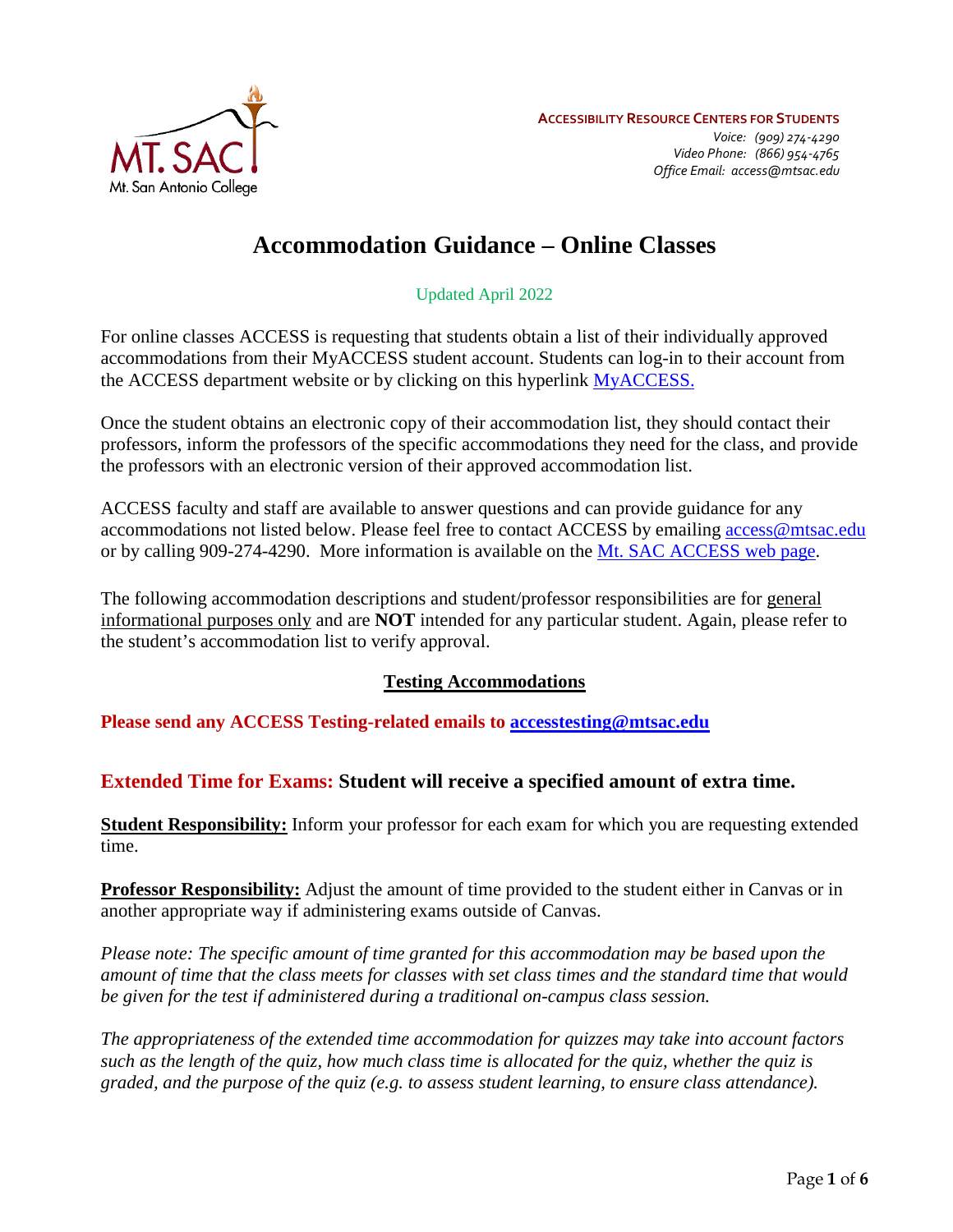#### **Testing Scribe: An ACCESS employee will write the student's exact responses on exams and quizzes.**

 **Student Responsibility:** Consider the amount of writing expected on exams and inform ACCESS if you need a writing accommodation.

 your class. This may involve adding the scribe as a "guest" in Canvas to allow them access to course **Professor Responsibility:** Coordinate with ACESSS to make arrangements for a testing scribe to join materials. Inform ACCESS about your expectations regarding how exams are to be returned to you.

### **Testing Reader: An ACCESS employee or a technology application will read the exam content word-for-word for exams and quizzes.**

 ACCESS if you need a reading accommodation. **Student Responsibility:** Consider the amount of reading required on quizzes and exams and inform

 **Professor Responsibility:** Coordinate with ACCESS to make arrangements for a reader to join your class. This may involve adding the reader as a "guest" in Canvas to allow them access to test content. Please note that Canvas has text to speech capabilities through the ReadSpeak function. Students are encouraged to consider this feature as an alternative to having a reader. Information about the Read Speak feature can be obtained at the [Mt. SAC Readspeaker web page.](https://www.mtsac.edu/accessibility/readspeaker/index.html)

 *the complexity of the vocabulary used on the exam, and the student's ability to read exam content Please note: Students are encouraged to consider the amount of reading required for specific exams, independently. A reader may not be indicated should the student be able to read exam independently.* 

# **Testing Breaks: Student is permitted to take short breaks during exams.**

**Student Responsibility:** Consider your need for breaks during an exam given the format and length of the exam**.** Inform your professor if you will need to take short breaks during an exam and clarify the number of allowable breaks and the length of time for each break.

 provided by the extra time accommodation. Contact ACCESS if you have questions about the **Professor Responsibility:** Add additional time for the student in Canvas or in an appropriate way if administering exams outside of Canvas. Time associated with breaks should be in addition to any time recommended amount of additional time that may be appropriate or if you believe other options may be indicated (e.g. separating the exam into segments).

*Please note: The use of breaks as an accommodation is based upon the student's disability based needs. Students needing breaks for any other personal reason should speak with the professor. Students shall refrain from discussing the exam with other persons during breaks and should not review any non-approved materials during the breaks. Any concerns about academic dishonesty should be directed to the Student Life Office.*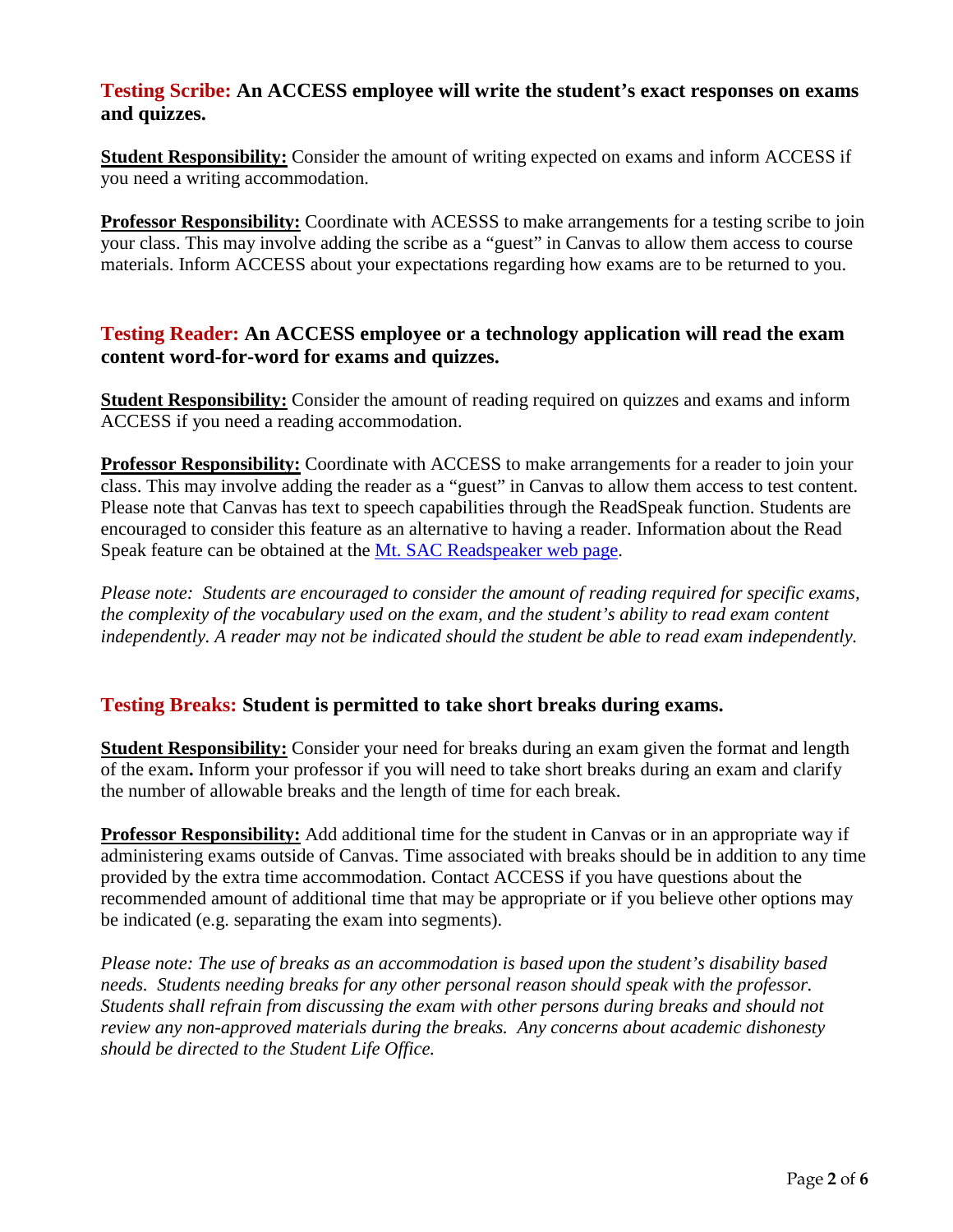# **Calculator for Exams: Student may use a basic four-function calculator.**

Student Responsibility: Inform your professor of your request to use a calculator on exams. Use an appropriate calculator. only an appropriate four-function calculator. Request a calculator from ACCESS if you do not have

**Professor Responsibility:** Permit the student to use a four-function calculator. Inform ACCESS if the use of a calculator would potentially compromise the exam. Advise the student if you allow the use of calculators on exams in general.

*Please note: The use of a calculator may not be appropriate for all classes that have math-related content. Students are advised that ACCESS may contact the professor to obtain information about the math expectations on tests and to discuss whether the use of a calculator would compromise the exam.* 

#### **Synchronous Classes and Classes with Live Online Instructional Activities**

#### **Shared Notes: A copy of the notes will be provided by a registered student in the same class for classes with live online lectures.**

 **Student Responsibility:** Consider your ability to take sufficient notes independently and whether needed speak with a classmate and ask to obtain a copy of their notes or ask the professor for instructional materials posted online by the professor will meet your need for notes. If assistance is assistance locating a volunteer notetaker. Develop an agreed upon arrangement to receive the notes from the note taker. Please have the peer notetaker contact ACCESS to discuss their eligibity to receive payment for providing notetaking assistance.

**Professor Responsibility:** If requested, assist the student in locating a classmate to assist with taking notes.

*Please note: To receive class notes as an accommodation students are expected to attend the class session.* 

### **Audio Recording of Classes: The student will record the class using their own recording device.**

 the course that your professor does not consider appropriate to record. Record lectures for your **Student Responsibility:** Provide your own audio recording device. Refrain from recording parts of personal educational use only and do not distribute, sell, or post the recordings online. Delete the recordings when no longer needed or at the end of the academic semester or term. Contact ACCESS with any questions or concerns.

**Professor Responsibility:** Allow the student to audio record the class using their own device. Advise the student about class content or activities that you do not consider appropriate to record. Contact ACCESS with any questions or concerns.

*Please note: Students should be allowed to record portions of the class that covers content for which they will be graded on exams, quizzes, and course assignments. Students are encouraged to refrain from recording portions of the classes that involve open discussions or that involve the disclosure of confidential or private information.*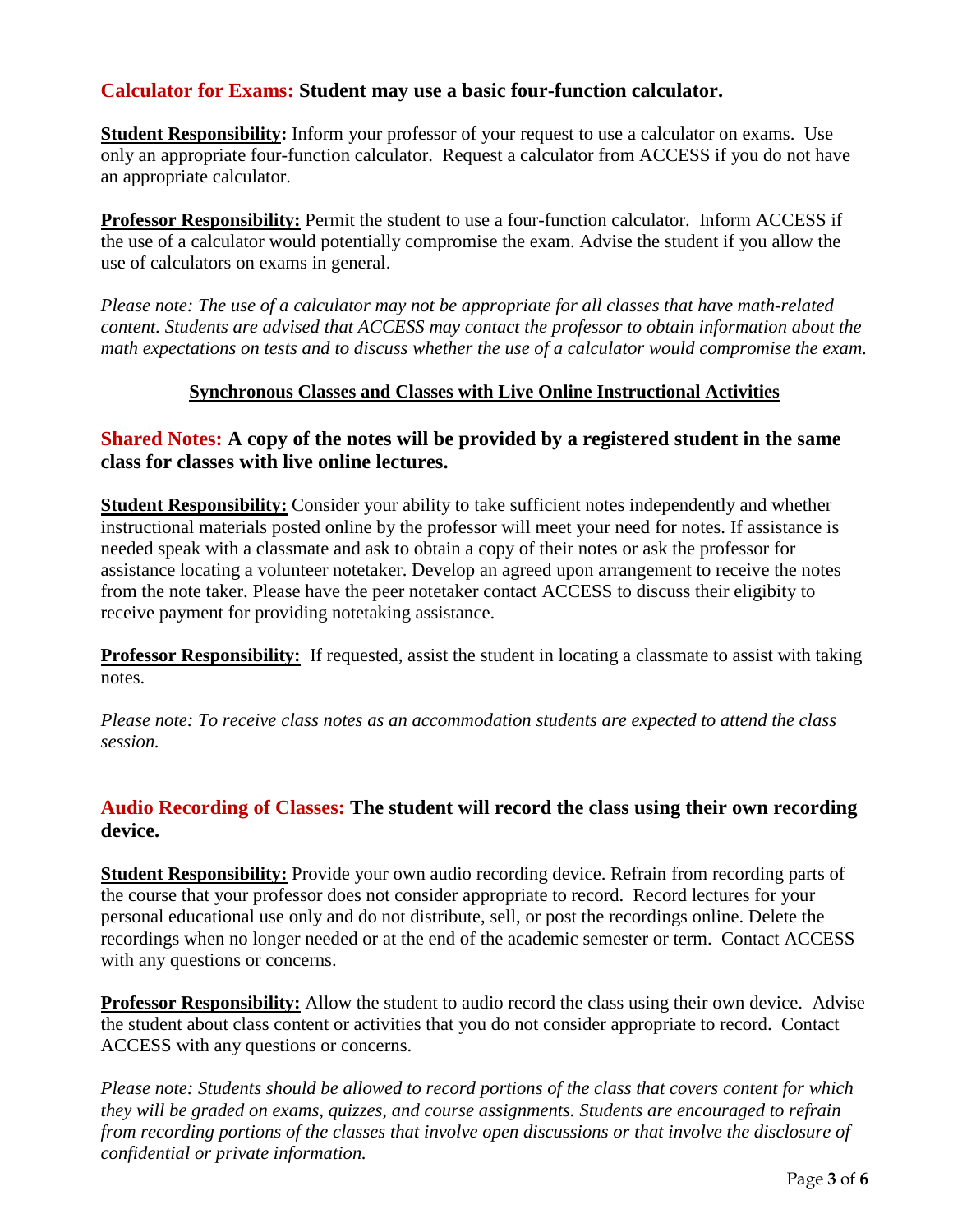*This accommodation does not require professors to record and post recordings and does not authorize the use of video recording. Concerns about the inappropriate use or distribution of class recordings should be directed to the Student Life Office.* 

### **In-Class Scribe: An ACCESS employee will write the student's exact responses for inclass assignments and may take notes during live online lectures.**

 and inform ACCESS if you need extra assistance. Please note that ACCESS may contact your **Student Responsibility:** Consider whether you can manage in-class writing assignments on your own professor regarding in-class writing expectations and may consider alternatives such as a peer note taker instead of an in-class scribe.

 your class. This may involve adding the scribe as a "guest" in Canvas to grant access to course **Professor Responsibility:** Coordinate with ACESSS regarding arrangements to have a scribe to join materials.

*Please note: Students are expected to notify ACCESS if they will not be present for a class session if a scribe is assigned to the course. Scribes may be asked to leave the class if students have not arrived within 10 minutes of the start of the class.* 

# **Personal Care Attendant: An individual not registered for the class will provide approved non-academic personal care and health related assistance during classes with live lectures and exams.**

**Student Responsibility:** Consider what personal care and health related assistance you will need to receive during a class and advise your professor of the approved services that your PCA will provide. Provide ACCESS with the name of the PCA for each semester or term during which the PCA will be assisting you. Discuss any changes to the PCA's approved services with ACCESS prior to making any changes. Contact your professor should you need academic support or assistance during class.

**Professor Responsibilities:** Permit the PCA to provide approved personal care assistance during class sessions or exams. Contact ACCESS with any questions or concerns.

*Please note: The PCA shall only provide approved assistance. Concerns regarding possible academic dishonestly such as having the PCA engage in class activities on behalf of the student, having the PCA influence exam responses, or having high variability in the quality of academic work across class activities, assignments, and/or exams should be forwarded to the Student Life Office.*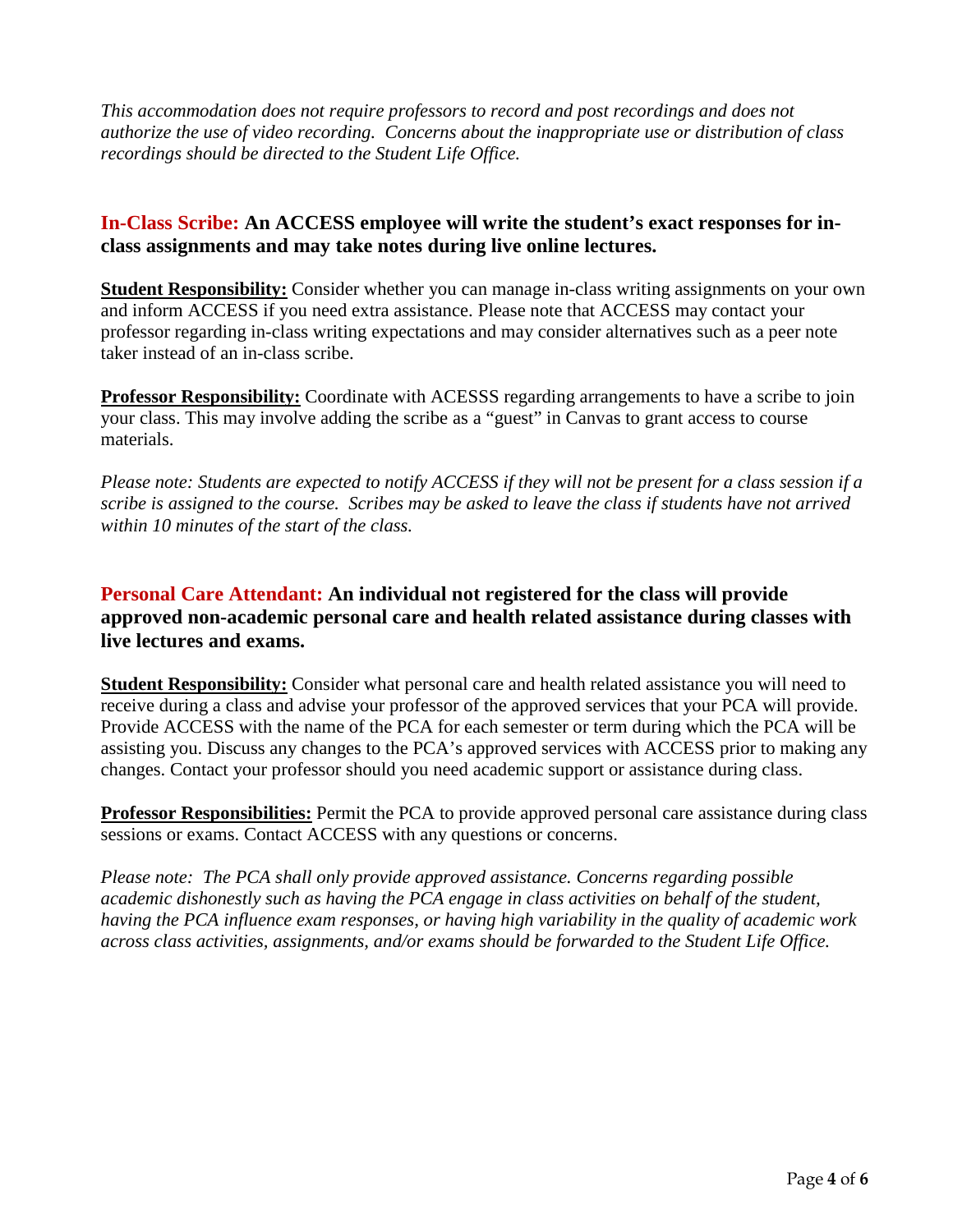#### **Alternate Media: Provides the student with course material (e.g. textbooks, handouts, tests) in an accessible format (e.g. audio books, Braille, e-text).**

 need to be converted into an accessible format (e.g. class handouts, etc.). **Student Responsibility:** Submit a request for alternate media to ACCESS and provide proof of textbook purchase. For classroom materials, please advise ACCESS of any course materials that you

**Professor Responsibility:** Provide information on class materials along with your class syllabus to ACCESS upon request.

*Please note: Due to the length of time that may be needed to obtain and/or convert course materials into an accessible format, students are encouraged to make requests as far in advance as possible. ACCESS requests that professors provide course materials to ACCESS in either Word or PDF formats whenever possible.* 

#### **Absences and Extensions**

**Time Extensions on Assignments: Provides reasonable flexibility with individual assignment deadlines due to a health condition. All assignment extensions must be appropriate given course expectations and learning objectives.** 

**Student Responsibility:** Discuss with the professor your need for an extension on an individual assignment. Complete the assignment by the agreed upon date. All agreed upon due dates should fall within the current academic term. Notify ACCESS if assistance is needed.

**Professor Responsibility:** Consider whether an extension is appropriate for a missed assignment given the nature of the assignment and the student's situation. Discuss expectations with the student regarding the revised due date and allow the student to turn in work on agreed upon date without loss of points. Notify ACCESS if you have questions or concerns about the student's request.

 *assignment late as well the total number of assignments that can be turned in late. This accommodation is not intended to provide ongoing approval to miss assignment deadlines. Students Please note: Limits may exist regarding the amount of extra time granted to turn in a missed are also encouraged to consider how much academic work can be managed when registering for classes.* 

**Disability Related Absences: Provides reasonable adjustments regarding attendance requirements for individual class sessions when medically necessary absences occur. The student may need to reschedule exams or submit assignments after the due date due to a specific class session absence.** 

 interferes with attending a class session. Comply with any agreed upon arrangements regarding **Student Responsibility:** Inform your professor when you have a disability related medical issue that making up for a missed class, rescheduling missed exams and quizzes, and turning in assignments when absent. Contact ACCESS if assistance is needed.